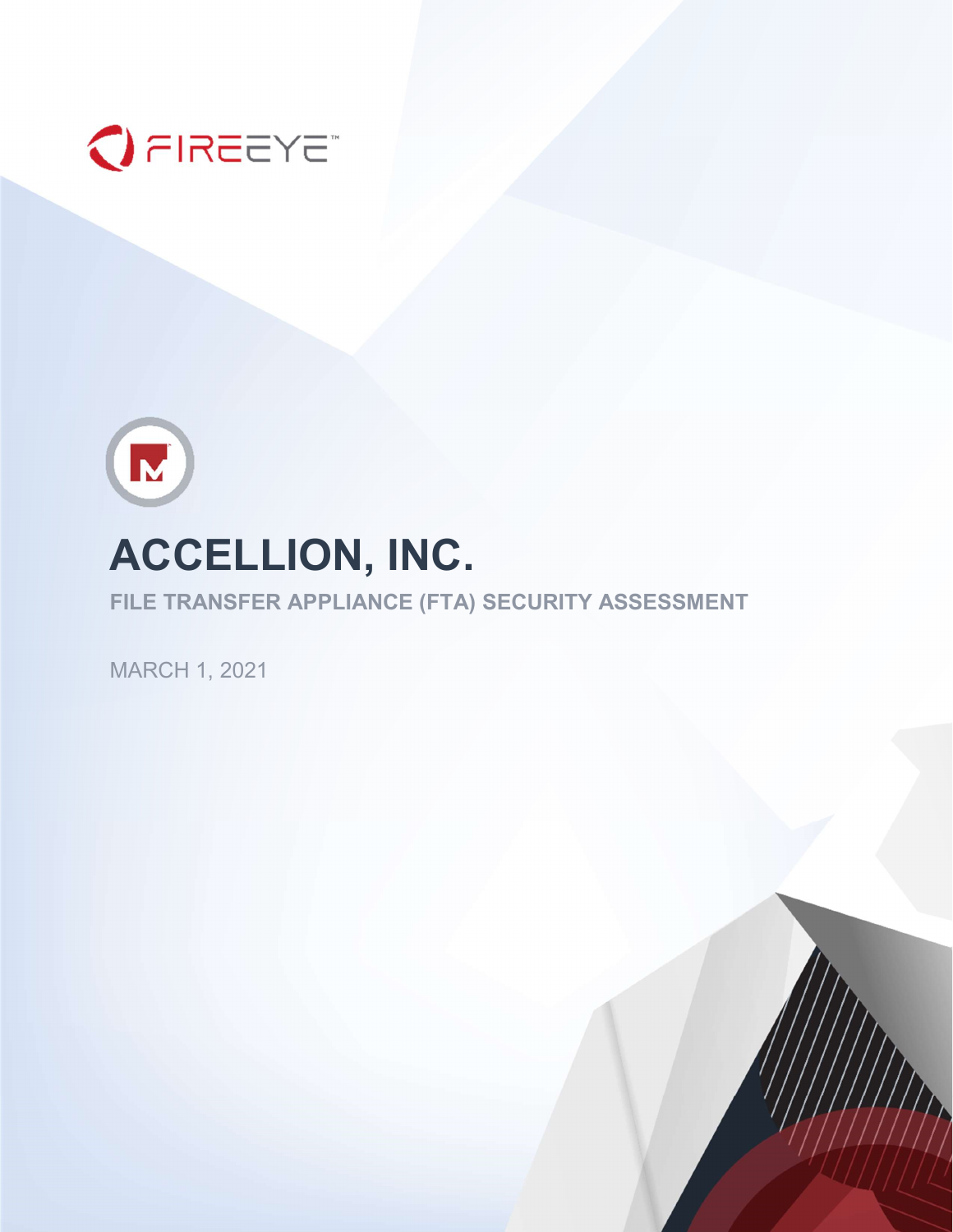## **CONTENTS**

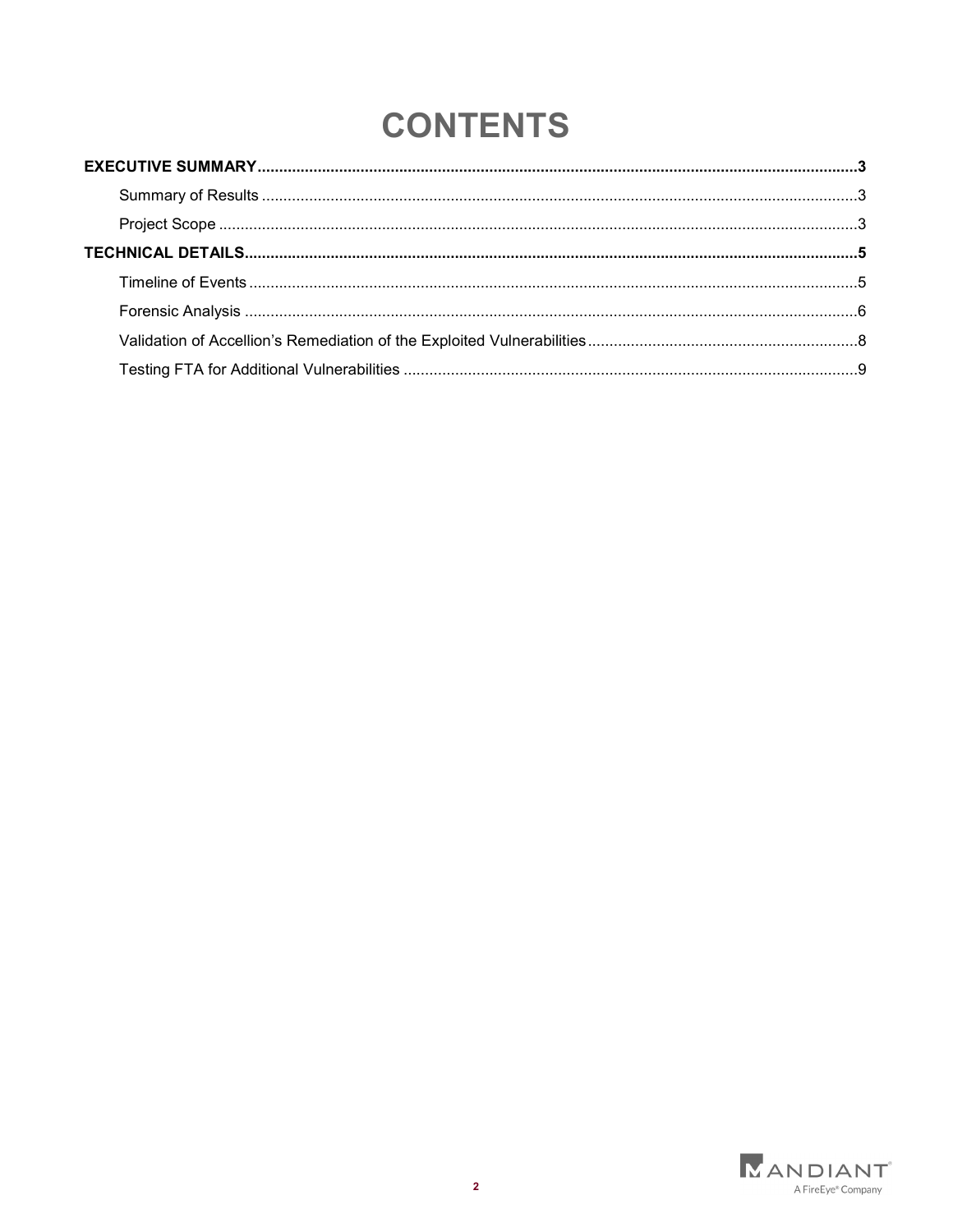## Executive Summary

Mandiant was engaged by Accellion, Inc. (Accellion) to perform a security assessment of Accellion's File Transfer Appliance (FTA) software, in the wake of two related but distinct exploits used to attack client Accellion FTA systems—one that was discovered and addressed by Accellion in December 2020 (the "December Exploit"), and another that was discovered and addressed by Accellion in January 2021 (the "January Exploit") (collectively, the "Exploits").

The objectives of Mandiant's security assessment included:

- Independently identifying the security vulnerabilities used in the attack activity, based on review of compromised Accellion FTA instances
- Validating the patches that Accellion issued for the vulnerabilities
- Testing FTA version 9.12.432 (current as of the time of Mandiant testing) for further vulnerabilities in the software

This assessment was performed between February 4, 2021 and February 26, 2021.

## Summary of Results

Accellion identified two zero-day vulnerabilities that were part of the December Exploit—CVE-2021-27101 and CVE-2021-27104—and two zero-day vulnerabilities that were part of the January Exploit—CVE-2021-27102 and CVE-2021-27103. Based on Mandiant's own forensic analysis of a sample of compromised Accellion FTA instances—which were provided to Mandiant by Accellion as well as impacted Accellion customers (in investigations Mandiant conducted directly for those customers), Mandiant confirmed that the attacker activity exploited these vulnerabilities (the "Exploited Vulnerabilities"). Mandiant did not identify any additional vulnerabilities that were exploited by the attackers. $^1$  Mandiant also validated the efficacy of the patches Accellion released to address the Exploited Vulnerabilities, which Accellion made available to FTA customers soon after each Exploit was identified.

The Exploited Vulnerabilities were of critical severity because they were subject to exploitation via unauthenticated remote code execution. Through its source code analysis and penetration testing, Mandiant did not identify any new such unauthenticated remote code-execution vulnerabilities. Mandiant did identify two previously unknown authenticated-user vulnerabilities: (1) Argument Injection (CVE-2021-27730), accessible to authenticated users with administrative privileges; and (2) Stored Cross-Site Scripting (CVE-2021-27731), accessible to regular authenticated users. The Argument Injection finding yielded a Common Vulnerability Scoring System (CVSS v3.0) score of 6.6 (medium severity) and the Stored Cross-Site Scripting finding was rated 8.1 (high severity). Accellion has developed a patch for these two vulnerabilities (FTA 9.12.444), which Mandiant has validated.

## Project Scope

Accellion FTA Vulnerability Identification: Mandiant reviewed the source code for Accellion FTA versions 9.12.370 through 9.12.432, as well as a sample of ten (10) forensic images from affected Accellion FTA instances, in order to identify the vulnerabilities involved in the attack activity and to test for additional vulnerabilities. This review involved the following methods:

 $1$ As explained in a separate blog post, Mandiant has attributed the attack activity on FTA systems to two uncategorized threat groups—one that is believed to be responsible for compromising the systems (UNC2546), and another that is believed to be responsible for engaging in extortion activity with respect to a subset of the compromised customers (UNC2582).

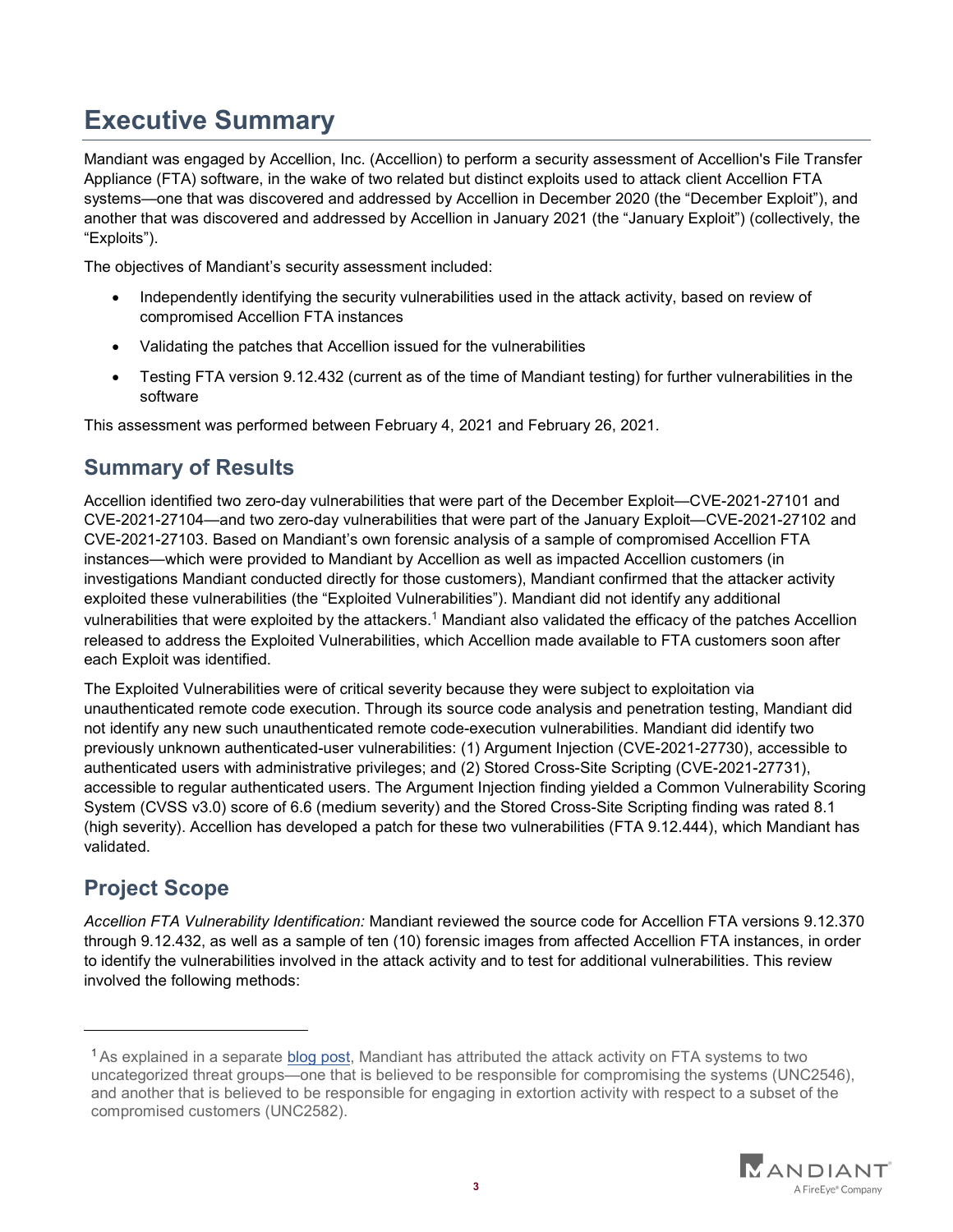- 1. Source code analysis
- 2. Dynamic penetration testing of Accellion FTA
- 3. Forensic analysis of compromised Accellion FTA appliances

Accellion FTA Patch Validation: Mandiant reviewed the Accellion FTA product version 9.12.432 (current as of the time of Mandiant's review) to validate that the version mitigated the Exploited Vulnerabilities. Mandiant then attempted variations of exploits to determine if the 9.12.432 version of Accellion FTA could be exploited using variations of the known attack vectors. The following areas were reviewed during this portion of the assessment:

- 1. Attempting alternative variations of the previously identified exploits
- 2. Attempting to exploit web pages and web services application programming interfaces (SOAP APIs) not used by attackers

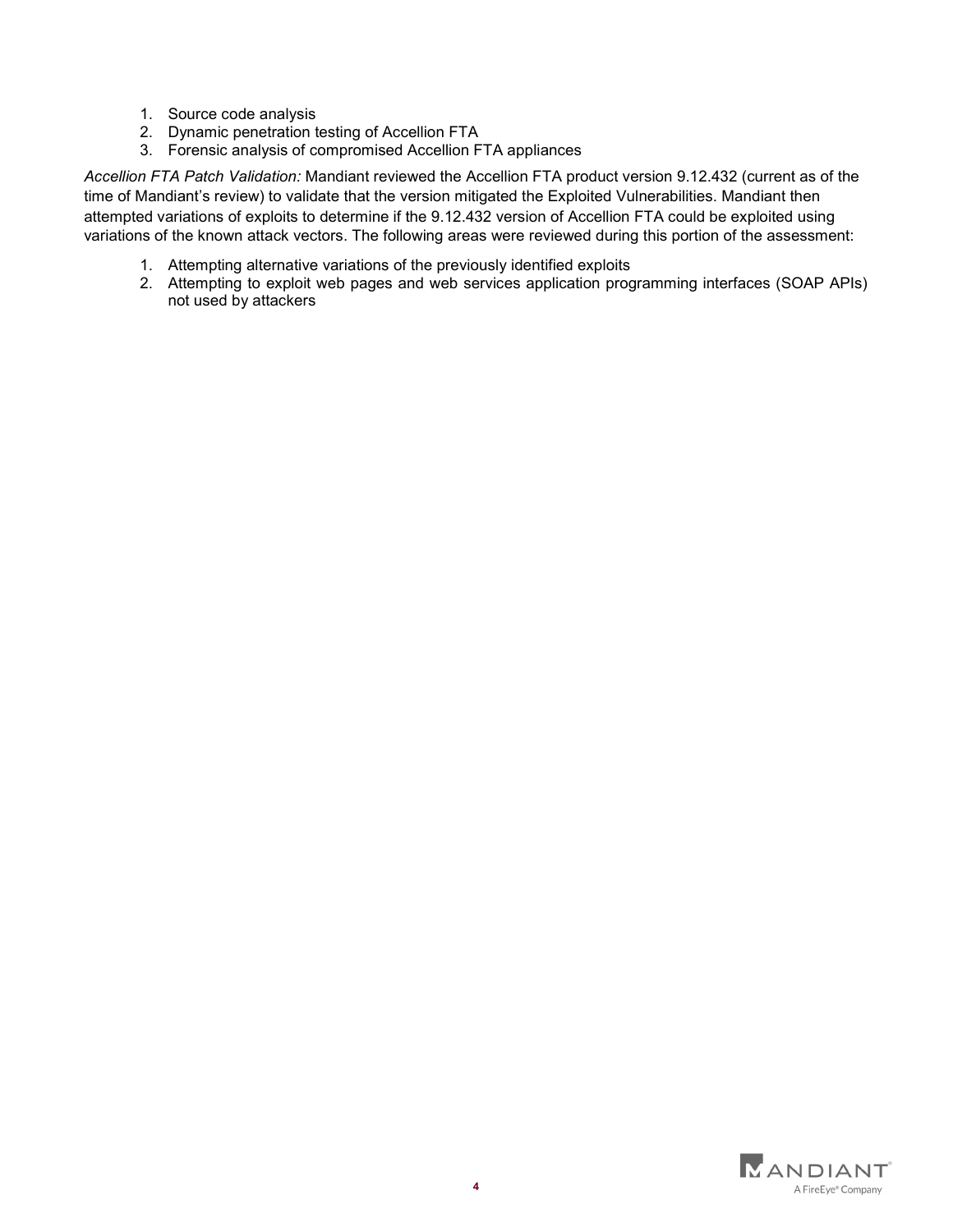## Technical Details

This section describes the scope and technical details for this assessment.

### Timeline of Events

Below is a timeline of the relevant events, starting with the first detection of anomalous activity, up to the latest Accellion FTA patch pushed to customers.

| December Exploit       | <b>Exploit</b>    | Dec. 16, 2020:    | First known use of December Exploit: exploit trips FTA's<br>built-in anomaly detector on customer's device                                                    |
|------------------------|-------------------|-------------------|---------------------------------------------------------------------------------------------------------------------------------------------------------------|
|                        | Investigation     | Dec. 16, 2020:    | Customer notifies Accellion that its anomaly detector was<br>triggered                                                                                        |
|                        | Investigation     | Dec. 16-19, 2020: | Accellion investigates and identifies vulnerabilities affecting<br>FTA 9.12.370 - SQL Injection (CVE-2021-27101) and OS<br>Command Execution (CVE-2021-27104) |
|                        | <b>Mitigation</b> | Dec. 20, 2020:    | Accellion releases patch FTA 9.12.380, which remediates<br>CVE-2021-27101 and CVE-2021-27104                                                                  |
|                        | <b>Mitigation</b> | Dec. 23, 2020:    | Accellion releases patch FTA 9.12.411, increasing<br>anomaly detector checks from one per day to one per hour                                                 |
| <b>January Exploit</b> | <b>Exploit</b>    | Jan. 20, 2021:    | First known use of January Exploit (unknown to Accellion<br>at the time)                                                                                      |
|                        | <b>Exploit</b>    | Jan. 22, 2021:    | Through multiple customer service inquiries, Accellion<br>learns of anomalous activity indicative of new exploit                                              |
|                        | <b>Mitigation</b> | Jan. 22, 2021:    | Accellion issues critical security alert advising FTA<br>customers to shut down their FTA systems immediately                                                 |
|                        | <b>Mitigation</b> | Jan. 22-25, 2021: | Accellion investigates and identifies Server-Side Request<br>Forgery (CVE-2021-27103) and OS Command Execution<br>(CVE-2021-27102) vulnerabilities            |
|                        | <b>Mitigation</b> | Jan. 25, 2021:    | Accellion releases patch FTA 9.12.416, which remediates<br>CVE-2021-27102 and CVE-2021-27103                                                                  |
|                        | <b>Mitigation</b> | Jan. 28, 2021:    | Accellion releases patch FTA_9.12.432, increasing<br>frequency of anomaly detector checks to every 10 minutes                                                 |
| <b>Mandiant Review</b> | <b>Review</b>     | Feb. 4, 2021:     | Mandiant begins security assessment                                                                                                                           |
|                        | <b>Review</b>     | Feb. 28, 2021:    | Mandiant concludes assessment, identifying two new<br>findings - Argument Injection (CVE-2021-27730) and<br>Stored XSS (CVE-2021-27731)                       |
|                        | <b>Mitigation</b> | Mar. 1, 2021:     | Accellion releases patch FTA 9.12.444, addressing CVE-<br>2021-27730 and CVE-2021-27731                                                                       |

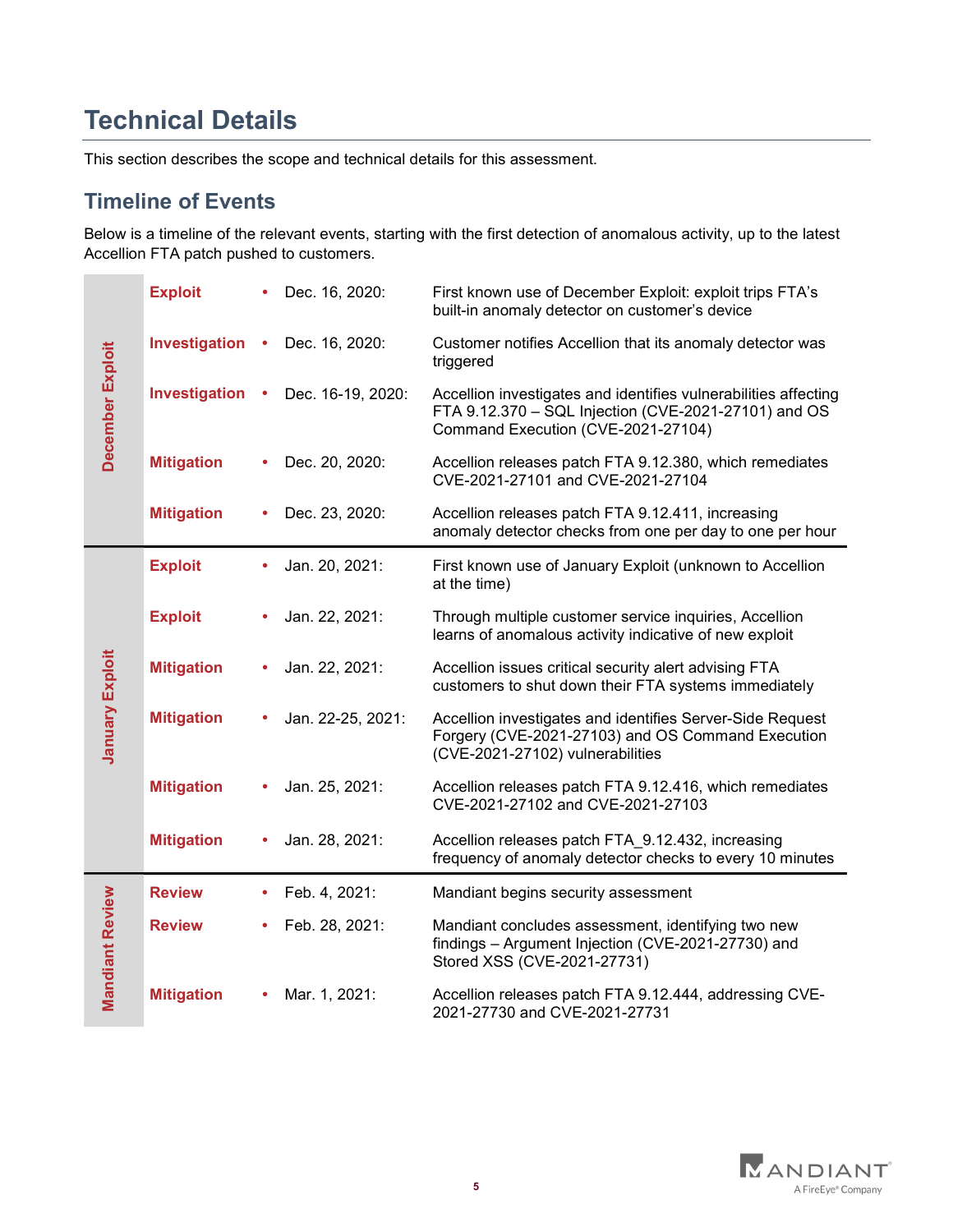## Forensic Analysis

#### Materials Reviewed

In analyzing the Exploited Vulnerabilities previously identified by Accellion – SQL Injection (CVE-2021-27101), Server-Side Request Forgery (SSRF) (CVE-2021-27103), and OS Command Execution (CVE-2021-27102, CVE-2021-27104) – Mandiant had access to and reviewed forensic images from ten (10) affected Accellion FTA instances. The majority of the instances reflected activity associated with the December Exploit, while the others reflected activity associated with the January Exploit. Based on Mandiant's experience, the activity observed on these instances is likely to be representative of attacker activity on other affected instances not reviewed by Mandiant, given the repetitive, script-like execution of the activity observed. In some cases, in addition to the FTA instances themselves, Mandiant had access to firewall logs from the networks the FTA appliances were hosted on, which allowed Mandiant to identify additional evidence of attacker activity based on known attacker IP addresses.

#### How the Attack Operated

#### December Exploit

 $\overline{a}$ 

With respect to the December Exploit, Mandiant observed that the attacker chained together the following vulnerabilities: SQL Injection (CVE-2021-27101) and OS Command Execution (CVE-2021-27104). The attacker leveraged the SQL Injection vulnerability against the file document root.html to retrieve "W" keys from the Accellion FTA database. These keys were then used to generate valid tokens that allowed the attacker to then make additional requests to a file named sftp\_account\_edit.php. While abusing the OS Command Execution vulnerability in this file, the attackers were able to execute their own commands, resulting in the creation of a web  $\textsf{shell}^2$  written to /home/seos/courier/oauth.api.

The attacker likely used the newly created oauth.api web shell to upload a custom, more full-fledged web shell with the filename of about.html (variant 1) to disk, which included highly customized tooling designed to facilitate exfiltration of data from the FTA system. While the timing of the requests resulting in the generation of this second web shell suggests that it was delivered via the oauth.api web shell, the available evidence does not indicate the exact mechanism used to write it to disk. For threat-tracking purposes, Mandiant has labeled this second web shell as "DEWMODE".

The DEWMODE web shell extracts a list of available files from a MySQL database on the targeted Accellion FTA system and lists those files and corresponding metadata (file ID, path, filename, uploader, and recipient) on an HTML page. File download requests are captured in the web logs for the Accellion FTA system, which will contain requests to the DEWMODE web shell with encrypted and encoded URL parameters, where dwn is the file path and fn is the requested file name. The DEWMODE webshell has features that allow the attacker to delete the Accellion FTA web logs. Forensic analysts may need to recover these logs from slack space for analysis.

The uploading of the DEWMODE web shell to the file location where the attacker placed it had the effect (likely unanticipated by and unknown to the attacker) of tripping the built-in anomaly detector included in the FTA software. Once the anomaly detector is tripped, it generates an email alert to the customer (specifically to the admin email account designated by the customer), advising the customer to contact Accellion for support. As a result, any FTA customer affected by the December Exploit likely was sent such an email – which, per Accellion, is how the December Exploit came to its attention (see above Timeline).

 $2$  A web shell is a script that can be uploaded to a web server to enable remote execution of commands.

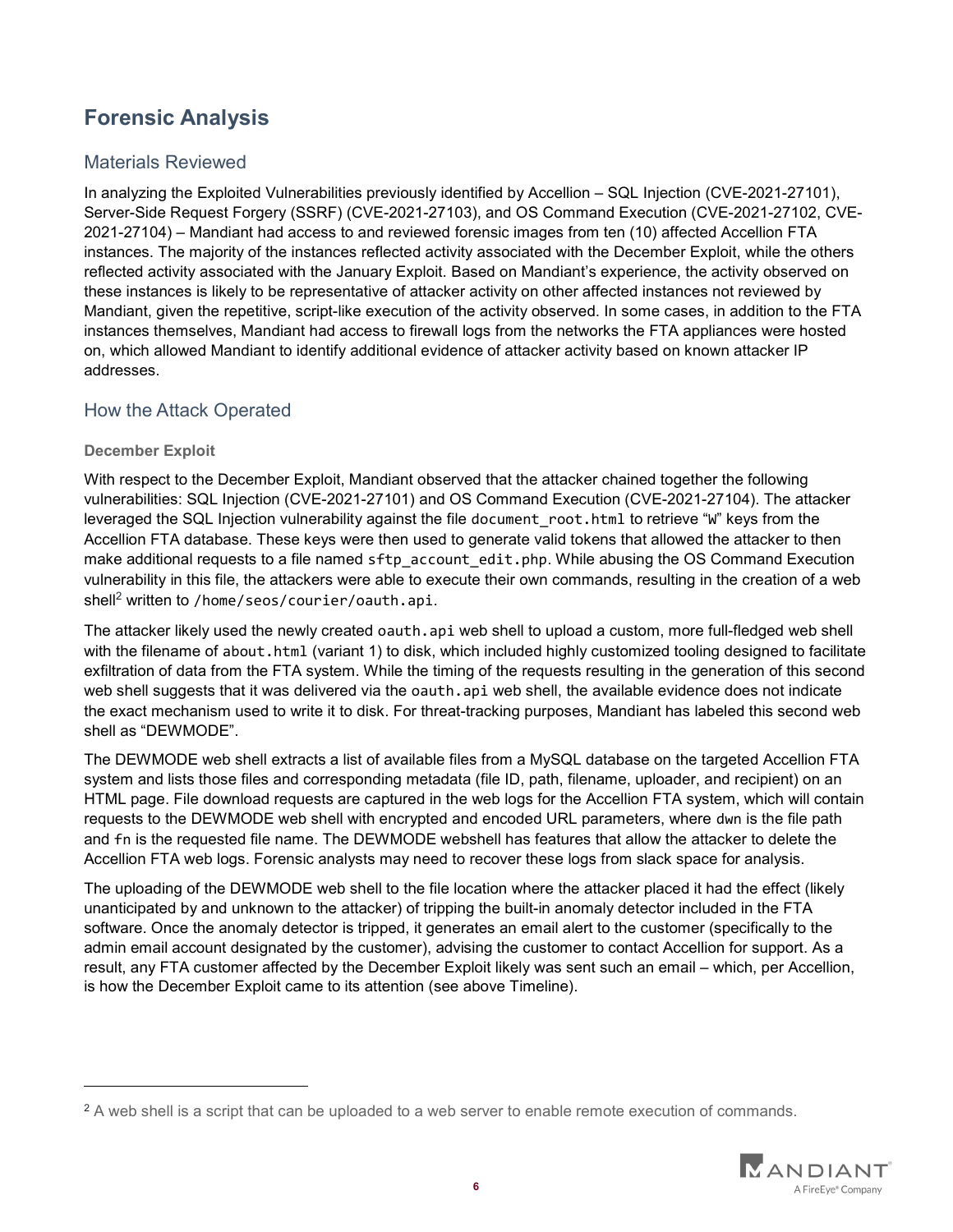#### January Exploit

Mandiant observed that, after the December 20, 2020 release of patch 9.12.380, which remediated the vulnerabilities associated with the December Exploit, the attacker pivoted to a new technique involving Server-Side Request Forgery (SSRF) (CVE-2021-27103) and OS Command Execution (CVE-2021-27102).

The attacker chained together an SSRF vulnerability (CVE-2021-27103) with a Command Execution vulnerability (CVE-2021-27102) to execute commands on the system. Specifically, the attacker leveraged the SSRF vulnerability against the file wmProgressstat.html to reach a local SOAP web service located in the file sw update.php, which would not otherwise be accessible from the Internet. Once access was established with the file sw update.php, the attacker abused the OS Command Execution vulnerability in this file to create other malicious files, including another about.html (variant 2) DEWMODE web shell used to further the remainder of their attack.

Notably, in the case of this second exploit, the attacker uploaded the DEWMODE web shell to a different location (/home/httpd/html/about.html), likely to avoid FTA's built-in anomaly detector. The earliest evidence we have seen of this change in tactic appears on January 20, 2020.

#### Both Exploits

Both the December Exploit and the January Exploit demonstrate a high level of sophistication and deep familiarity with the inner workings of the Accellion FTA software, likely obtained through extensive reverse engineering of the software. Among the things the attacker had to know were:

- How to call internal APIs to obtain keys to decrypt filenames
- How to forge tokens for internal API calls
- How to chain together the vulnerabilities involved to conduct unauthenticated remote code execution
- How to navigate FTA's internal database, requiring a detailed understanding of the database structure
- How to bypass FTA's built-in anomaly detector (in the case of the January Exploit)

#### Indicators of Compromise

Based on Mandiant's review of the logs and images available for analysis, the attacker activity generated the following signatures for each affected customer, all of which should be considered as signs of potential compromise:

#### December Exploit

The December Exploit, which leveraged SQL Injection (CVE-2021-27101) and OS Command Execution (CVE-2021-27104), yielded Indicators of Compromise (IOCs) of the following files with their respective directories:

- /home/seos/courier/about.html (DEWMODE)
- /home/seos/courier/httpd.pid
- /home/seos/courier/oauth.api
- /home/seos/courier/DF
- /tmp/.out
- /tmp/.scr
- /home/seos/courier/cache.jz.gz

As noted above, the attacker activity tripped FTA's anomaly detector, causing an alert to be sent to the administrator of the affected customer's application.

During the cleanup routine, the attacker passed a specific query parameter named csrftoken with the value 11454bd782bb41db213d415e10a0fb3c to DEWMODE. This would cause the following actions:

 $\bullet$  A shell script is written to /tmp/.scr, which will:

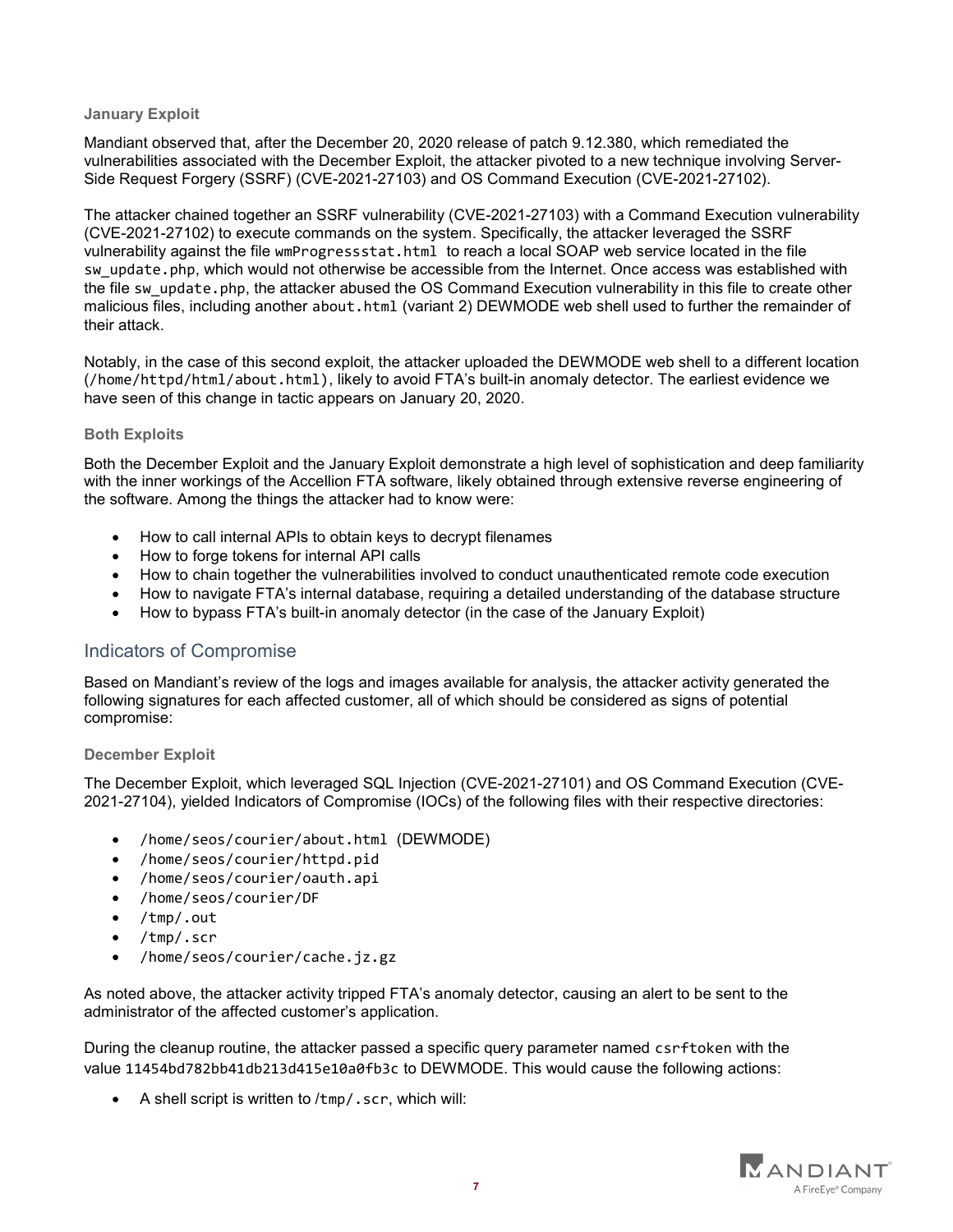- Remove all references to about.html from log files located in /var/opt/apache/
- Write the modified log file to /tmp/x then attempt to replace the original log file at /var/opt/apache/
- Delete the contents of the /home/seos/log/adminpl.log log file
- Remove /home/seos/courier/about.html (DEWMODE) and /home/seos/courier/oauth.api (eval web shell), and redirect command output to the file /tmp/.out
- Change the permissions of the output file to be readable, writeable and executable by all users, and set the owner to "nobody"
- Delete the script file /tmp/.scr and other temporarily created files to assist in cleanup
- Display cleanup output to the requesting user

#### January Exploit

The January Exploit, which leveraged Server-Side Request Forgery (SSRF) (CVE-2021-27102) and OS Command Execution (CVE-2021-27103), yielded IOCs of the following files with their respective directories:

- /home/httpd/html/about.html (DEWMODE)
- /home/httpd/html/httpd.pid
- /home/httpd/html/oauth.api
- /home/httpd/html/DF
- /tmp/.out
- /tmp/.scr
- /home/httpd/html/cache.jz.gz

The variant instance of DEWMODE used in the January Exploit (bdfd11b1b092b7c61ce5f02ffc5ad55a) had a slightly modified cleanup routine, which included wiping of /var/log/secure and removing about.html and oauth.api from the directories /home/httpd/html/ instead of /home/seos/courier/.

During the cleanup routine, the attacker removed all references of the about.html webshell from systems' /var/opt/apache log files, cleared the /home/seos/log/adminpl.log file, removed files from the /home/httpd/html directory, and cleared the /var/log/secure log file. This variant of about.html and the anti-forensic script appear to be an improvement of the earlier variant of about.html, which failed to clear the /var/log/secure log file where previous versions of the anti-forensic script were recorded. Mandiant did identify evidence of the anti-forensic script execution within rolled versions of the /var/log/secure log file.

## Validation of Accellion's Remediation of the Exploited Vulnerabilities

As reflected in the Timeline section, Accellion issued a patch addressing the vulnerabilities associated with the December Exploit on December 20, 2020 (four days after it started investigating anomalous activity associated with the exploit), and a patch addressing the vulnerabilities associated with the January Exploit on January 25, 2021 (three days after it started investigating anomalous activity associated with the exploit, having advised all FTA customers to shut down their FTA instances in the interim).

Accellion asked Mandiant to confirm that the patches successfully closed these Exploited Vulnerabilities, and that no other vulnerabilities were exploited as part of the attack activity. Mandiant's analysis confirmed both points.

Mandiant performed patch validation of Accellion FTA 9.12.432 (which includes the December 20 and January 22 patches) to validate that the latest version of Accellion FTA mitigates each of the four Exploited Vulnerabilities. As

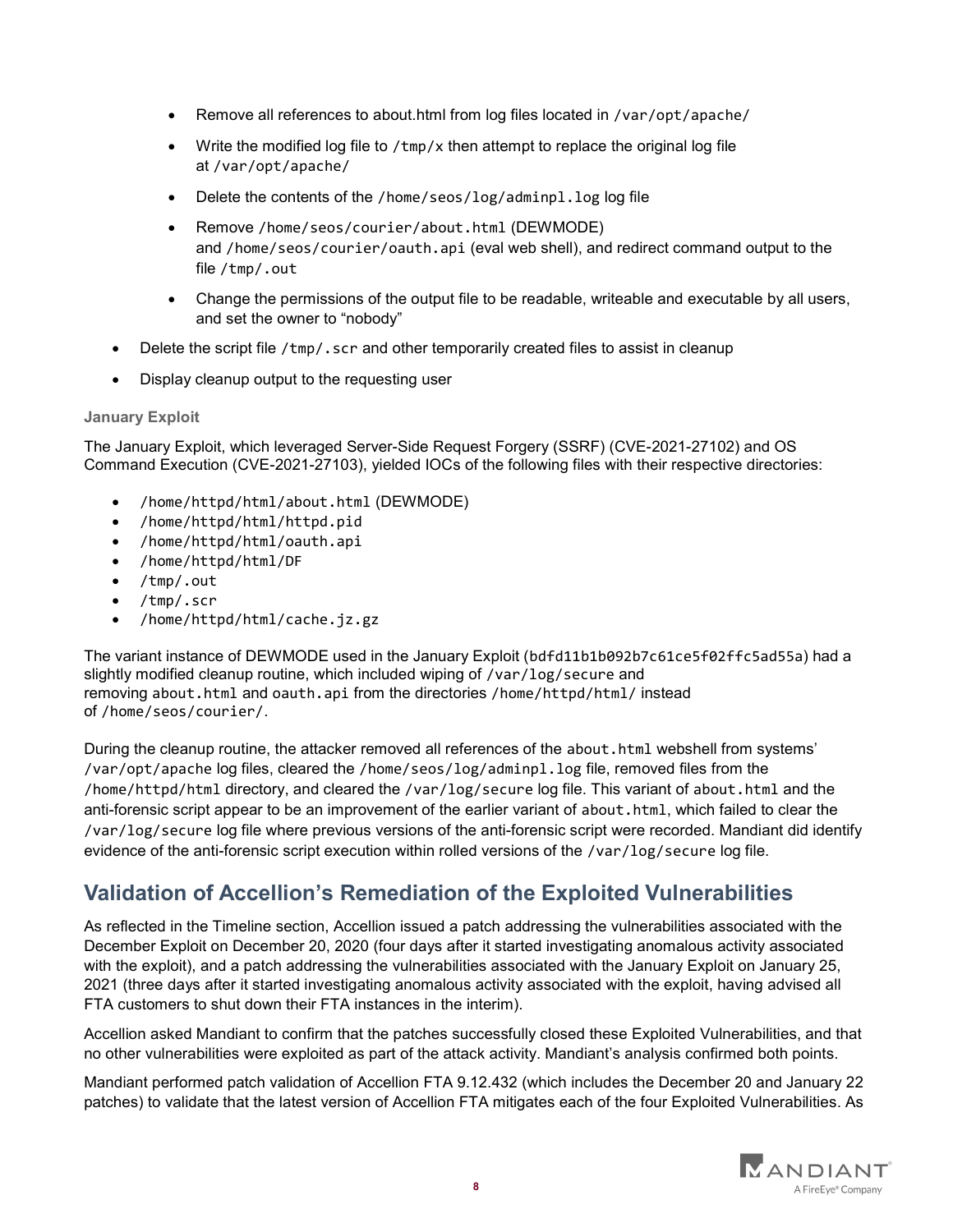part of this review, Mandiant reviewed the source code in both versions 9.12.370 (pre-dating both the December 20 and January 22 patches) and 9.12.432 to confirm that the changes completely mitigated the Exploited Vulnerabilities.

Mandiant also tested variations of the exploit techniques involved in the Exploits to ensure that Accellion's implementation of input validation and sanitization could not be bypassed. This component of the assessment included attempting alternative variations of the Exploits, as well as attempting to exploit web pages and SOAP APIs not initially used by attackers.

Based on these analyses, Mandiant confirmed that the patches issued by Accellion fully resolved the Exploited Vulnerabilities, as shown in the table below.

| <b>Identified Exploits</b>     | <b>CVE</b>     | <b>Affected Scope</b>                        | <b>Status</b> |
|--------------------------------|----------------|----------------------------------------------|---------------|
| <b>SQL Injection</b>           | CVE-2021-27101 | document root.html                           | Remediated    |
| Command Injection              | CVE-2021-27104 | Multiple administrative API<br>endpoints $3$ | Remediated    |
| Server-Side Request<br>Forgery | CVE-2021-27103 | wmProgressstat.html                          | Remediated    |
| Command Injection              | CVE-2021-27102 | sw update.php                                | Remediated    |

Mandiant also confirmed through forensic analysis of compromised Accellion FTA instances that the only vulnerabilities exploited in the attacker activity on the devices were the Exploited Vulnerabilities. Mandiant did not identify additional vulnerabilities that were part of the attacker activity.

## Testing FTA for Additional Vulnerabilities

#### Objectives and Methodology

Accellion also asked Mandiant to review the Accellion FTA software for any other vulnerabilities Mandiant was able to find, beyond the Exploited Vulnerabilities. Specifically, Mandiant reviewed the versions of the software dating from December 16, 2020 to the time of Mandiant's review, including:

- 9.12.370
- $-9.12.380$
- $-9.12.411$
- $-9.12.416$
- 9.12.432

 $\overline{a}$ 

Mandiant's review relied on both source code analysis and dynamic penetration testing:

 Source code analysis: Mandiant was provided a copy of unobfuscated source code by Accellion. Mandiant was also provided a list of unauthenticated endpoints provided by Accellion to prioritize. Mandiant reviewed the source code using manual techniques and did not rely on automated source code review tools.



<sup>&</sup>lt;sup>3</sup> An API endpoint can be a URL of a webpage or web service.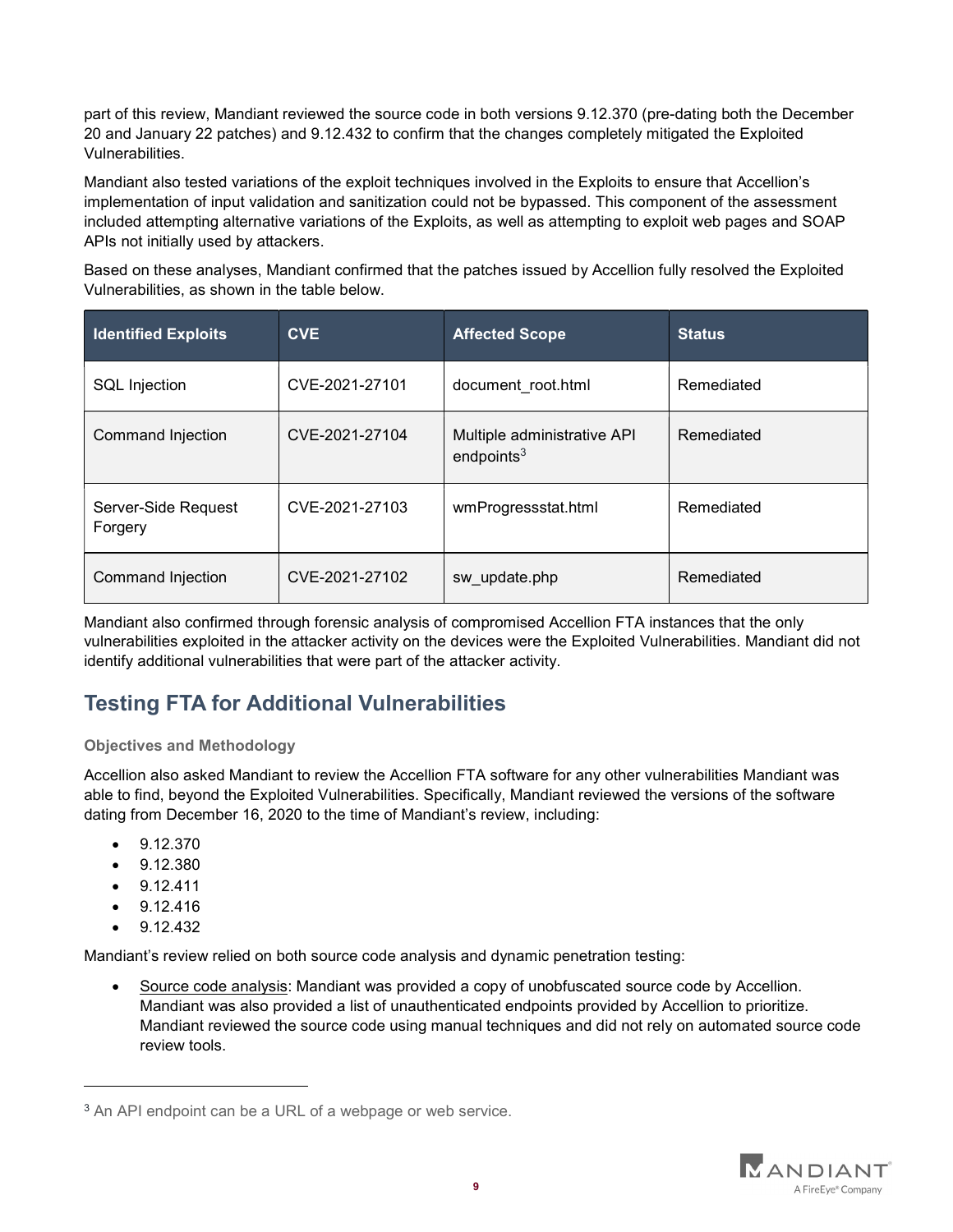Dynamic penetration testing: The focus of the dynamic penetration testing phase of the assessment was to identify vulnerabilities by directly interacting with the Accellion FTA software. To facilitate this testing, Mandiant primarily used Burp Suite Professional ("Burp Suite"), a multifunction web proxy. Mandiant began the assessment by prioritizing analysis of endpoints that did not require authentication.

Mandiant began to review the files corresponding to endpoints, looking for insecure usage of functions that accept input from an untrusted source. This methodology is referred to as "taint analysis," as it involves identifying potentially insecure functions where an untrusted user input is being supplied. Mandiant analyzed each result from such inputs to determine if any vulnerabilities were surfaced. As a result of this analysis, Mandiant identified a Stored XSS vulnerability (CVE-2021-27731) resulting from lack of input validation or sanitization.

Mandiant continued this analysis by manually searching for sensitive or insecure PHP built-in functions that accepted untrusted input. Mandiant searched for insecure functions by referencing various documentation on the Internet detailing functions which have been historically exploited. In addition, Mandiant searched for additional instances of the functions exploited as part of the Exploited Vulnerabilities, to ensure untrusted inputs were not being provided to these functions. As a result of Mandiant's analysis of application endpoints accessible only to an administrator, Mandiant observed application endpoints calling a local Perl script named admin.pl. Specifically, Mandiant searched for usage of the insecure PHP functions escapeshellargs and escapeshellcmd used in conjunction with this function. After triaging the output, Mandiant identified a single API endpoint that did not properly sanitize user input, allowing Mandiant to inject an argument when calling the admin.pl script (CVE2021-27730).

Mandiant then proceeded to review the source code of each file corresponding to application API endpoints. This was necessary as the majority of these application endpoints were not accessible from the application user interface. In instances where functionality potentially of use to an attacker was identified, Mandiant attempted to craft requests and manipulate inputs to probe for vulnerabilities and observe the application's behavior. Specifically, Mandiant searched for functionality potentially susceptible to injection-based issues allowing for remote code execution or unauthorized access to data stored within the SQL database or on the remote file system. Mandiant did not identify any vulnerabilities as a result of this analysis.

Mandiant also carefully evaluated the Accellion FTA software's authentication logic to ensure it was not vulnerable to an authentication bypass issue, which might allow an attacker to access an authenticated endpoint without being validly authenticated. In addition to searching for injection-based issues, Mandiant searched for issues which could allow for users to bypass authentication or authorization controls. For example, Mandiant attempted to tamper with inputs containing session information such as cookies or tokens, to see if the requested application endpoint or file could still be accessed. Mandiant did not identify any vulnerability through this analysis.

#### Results of Testing FTA for Additional Vulnerabilities

The Exploited Vulnerabilities were of critical severity because they allowed for remote code execution by an unauthenticated user. Mandiant's source code analysis and penetration testing did not identify any new unauthenticated remote code-execution vulnerabilities beyond the Exploited Vulnerabilities.

Mandiant identified two new findings for authenticated users, consisting of Argument Injection (CVE-2021-27730), which was accessible only to authenticated users with administrative privileges, and a Stored Cross-Site Scripting (CVE-2021-27731), which was accessible only to regular authenticated users. The Argument Injection finding yielded a CVSS v3.0 score of 6.6 (medium severity) and the Stored Cross-Site Scripting finding was rated 8.1 (high severity).

After being alerted to Mandiant's findings, Accellion developed FTA patch 9.12.444 to address these newly identified findings. Mandiant validated that the patch effectively remediated these vulnerabilities, specifically attempting to exploit FTA version 9.12.444 and confirming that injected input was correctly sanitized.